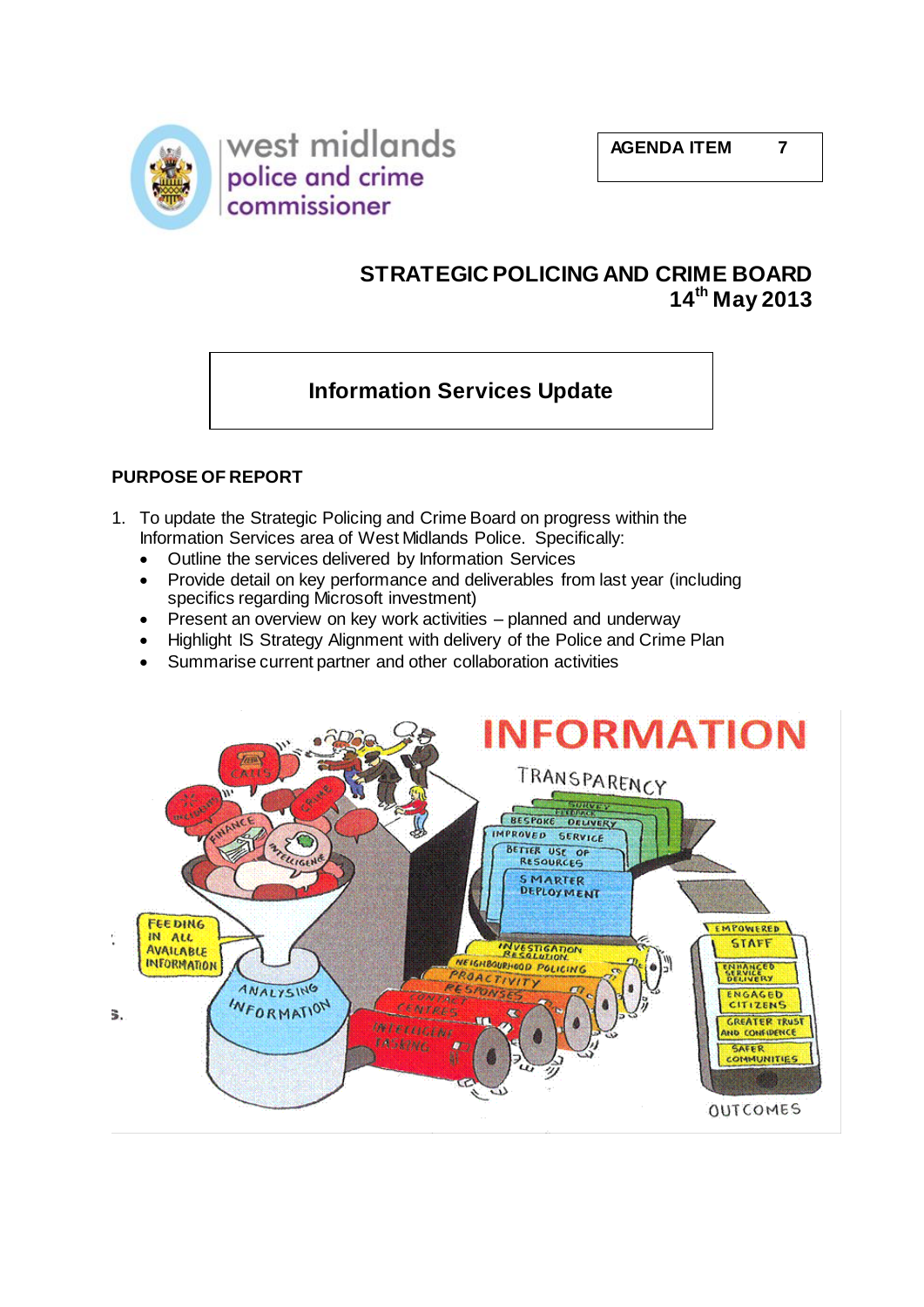# **BACKGROUND**

- 2. It is often quoted that information is the life blood of policing; its proper use underpins all that we do, allowing safe, effective and successful, intelligence led investigations, court cases, witness care programmes and offender management as well as supporting more strategic operations and as such plays a vital role in delivering the Force's vision – serving our communities, protecting them from harm.
- 3. Information Services are responsible for the delivery of Information Management and ICT (Information & Communication Technology) services to the Force.
- 4. As a department, our aim is to provide the information and technology services necessary to enable staff and officers do the best job in protecting and serving the public of the West Midlands.



5. And out of necessity comes innovation. The unprecedented change the Force has undergone over the last two years have brought many challenges: and IS is rising to those challenges. The current environment has necessitated a need to reduce costs by the Force. Rather than simply cut cost, the department has developed novel ways of working. Initiatives include automating tasks, reducing the number of buildings we occupy, getting more from the same, keeping officers on the streets and doing more from their shifts. The one thing they all have in common is the need for information and technology to assist in achieving these objectives.

## **SERVICES DELIVERED – INFORMATION MANAGEMENT**

- 6. In simple terms, Information Management seeks to maximise the benefit we obtain from information. Overall governance for information management resides with the Strategic Information Management Board (SIMB), chaired by the Chief Information Officer. This is soon to be broadened in terms of scope as the Strategic Intelligence and Information Management Board (SIIMB), co-chaired with ACC Intelligence.
- 7. In terms of services provided: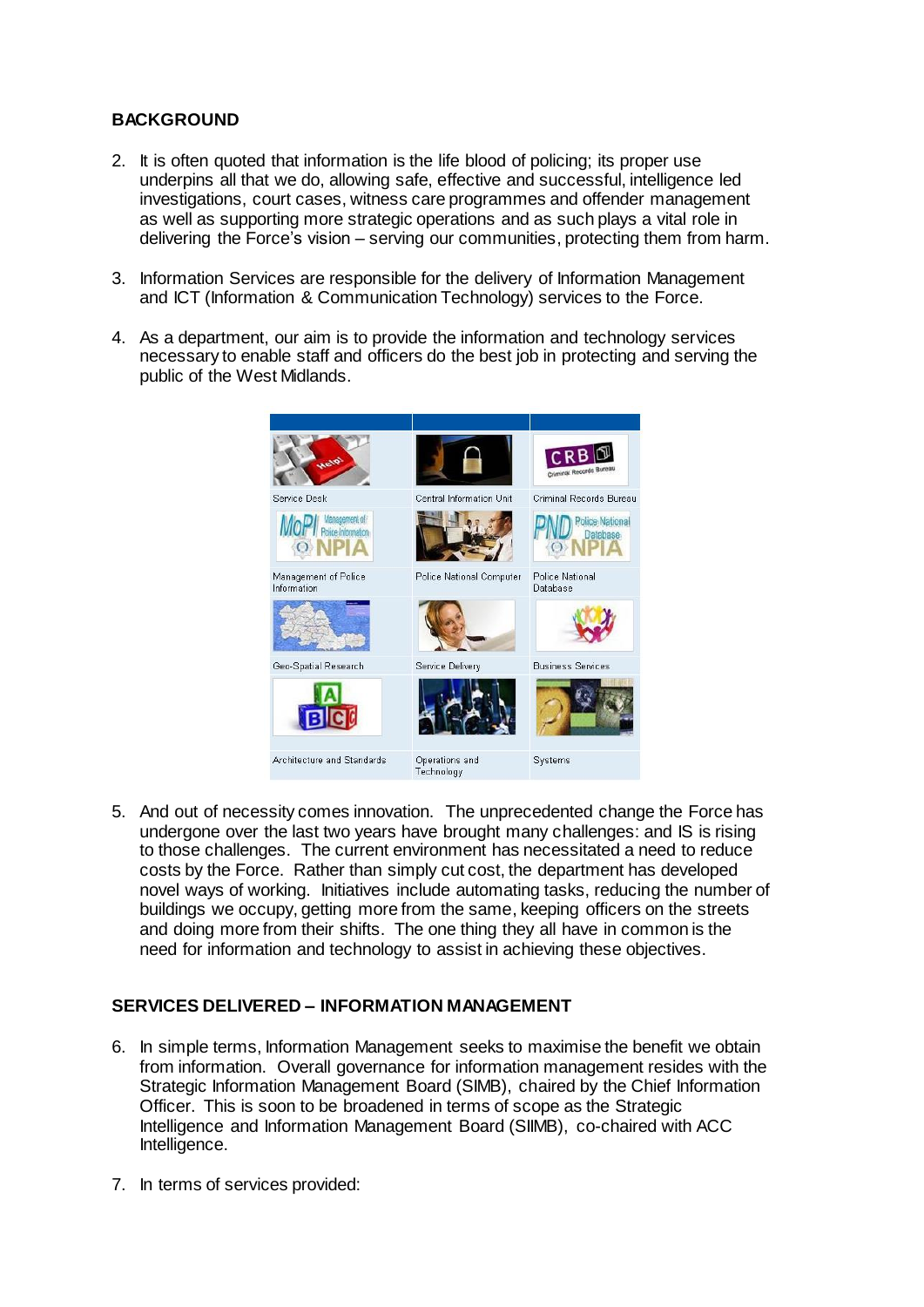- 8. *Security and Accreditation* Force access to national systems such as PNC and Visor over the criminal justice extranet (CJX) which also provides safe access to the internet and external email capabilities. To access the CJX Forces must comply with a level of security set by the national security teams in appropriate codes of connection. This team undertake the accreditation process and other security and information assurance functions.
- 9. *Geo-spatial* a small specialist team who manage the Force's gazetteer and provide expert services using geo-spatial data; allowing the Force to develop a sophisticated sense of victim and offenders by location

For example by obtaining and using data from partners such as local councils and schools detailed identification of the most troubled families and challenging locations can be made – this allows policing to be targeted precisely leading to more focused activity and greater trust and confidence in the communities we serve.

- 10. *Records Management* It is essential that the Force can use its data confidently to make the right policing decisions. This team conducts data quality audits on Force data, based on risk and impact approved by the SIMB. Any necessary improvements that are indentified in audits are agreed with the system owner, and an action plan agreed.
- 11. *PNC* The PNC Bureau improves both the Force's quality of data and speed with which we share relevant information with courts\other agencies. An example of work is the wanted\missing updates – knowing that someone we've stopped is already wanted for another crime is a basic requirement for effective policing. The Team ensures updates to the Police National Computer (PNC) as quickly as possible, allowing officers at the front line to make sound decisions as they carry out their work.

The team are also the single point of contact with the DVLA: maintaining an essential link which supports the Force in dealing with driver based crime.

12. *Compliance & Disclosure* – this team works with other agencies such as the Criminal Records Bureau (CRB) and legal bodies to make sure that people that have responsibility for children or vulnerable adults are not a threat to them. This includes new applicants for certain posts as well as notifying existing employers in the event of a relevant arrest. We have a responsibility to ensure that any information we disclose to courts, employers or others is proportionate, relevant and accurate as any disclosure has the potential to affect a person's private life.

The team also leads on the Force's compliance with legislation such as the Data Protection and Freedom of Information Acts.

13. *Relationship & Supplier Management* - In partnership with ICT, IM continue to review existing and planned contractual arrangements to deliver savings by realigning contract terms with appropriate levels of service. The team of two also act as an end-user advocate and "translator" between technical and business speak. Regular meetings with Command Team aim to ensure the strategic aims of the Force match the correct supporting technological plans.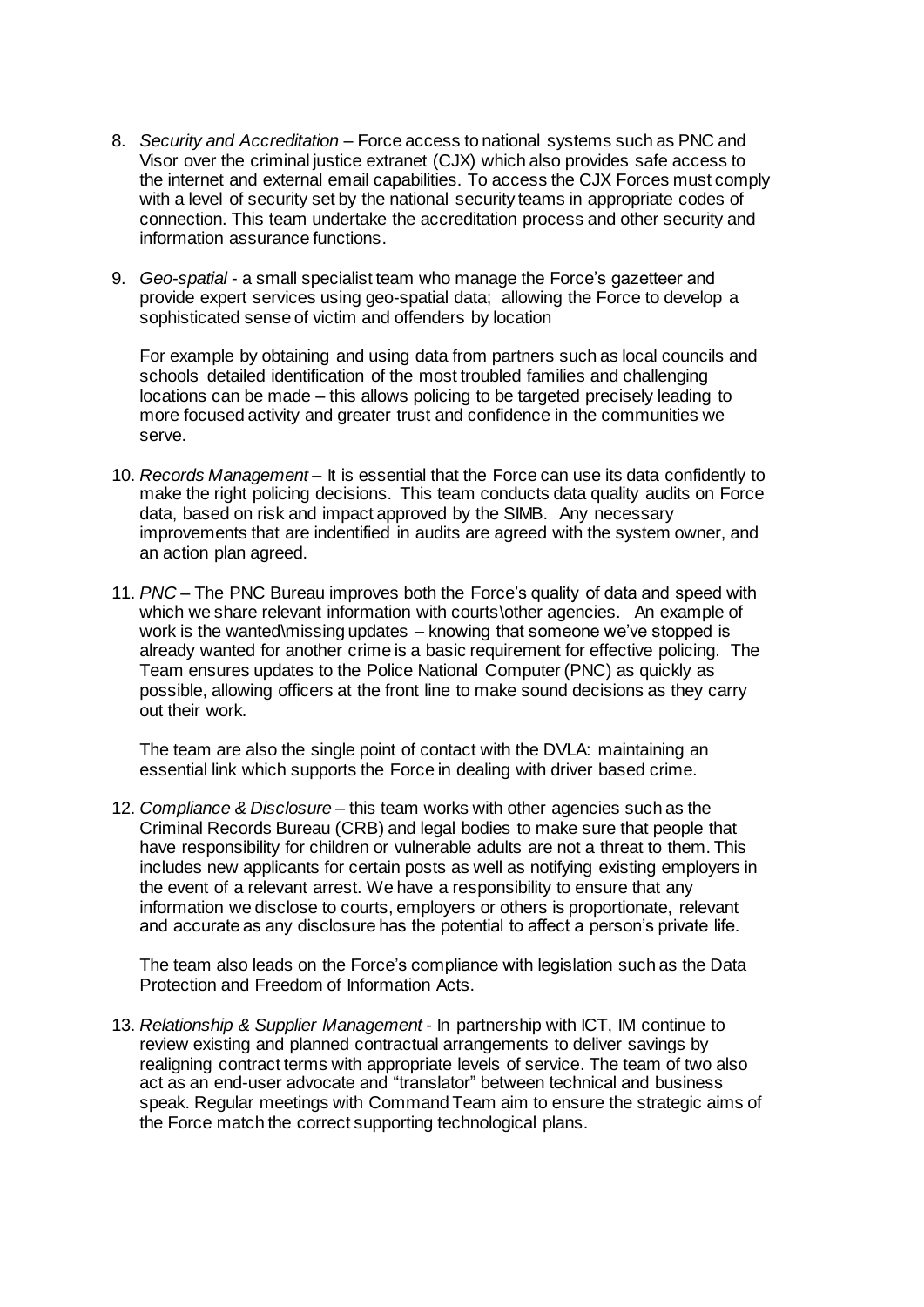The team also remain aware of collaboration opportunities; including collaboration across the police region, the wider police community and potential work with other bodies in the area such as local councils.

14. Annex A provides further detail if required.

# **SERVICES DELIVERED – ICT**

- 15. The nature of ICT is that much of the work is carried out behind the scenes. The replacement of the server hardware that is ongoing will increase the resilience of the Force through providing virtual machines. In the event of one machine failing, another will seamlessly pick up the load. This is a significant move forward but is invisible to the end-user. It does, however, provide a far more robust service to our customers and means there will be less downtime as a result of server failure. All replacements are reviewed for energy efficiency in line with the Forces carbon reduction initiative.
- 16. In terms of services provided:
- 17. *Business Services:* this area provides the interfaces with business and operational colleagues, and is responsible for the structured delivery of change solutions into the business as well as ensuring the delivery of the ICT-enabled Business Change portfolio. Teams provide expertise in Project Management and Business Analysis.
- 18. *Architecture and Design:* This emerging area is responsible for business, information and application architecture, as well as innovation and IS security. The process involves the interpretation of business goals, drivers and strategies; the assessment of the current capabilities of the people, processes, information and technology; and the production of options to deliver the business needs.
- 19. *Service Management*: the primary "day to day" liaison with the Force, including the Service Desk, and Desktop Services. These deal with incident and problem resolution; Service Level Management; Service improvement; and communications
- 20. *Operations and Technology*: the "engine room" of the ICT function. The Operations and Technology section comprises of Data Centre Services, Network Services Infrastructure Services and Application Service, and are responsible for managing the capability, performance, availability and security of the Force's technology infrastructure and applications.

The area is responsible for the day to day management of third party contracts and relationships, including: contract performance monitoring; maximising financial/operational performance; minimising/mitigating contract risks; contract negotiation; and ongoing relationship development with third party suppliers.

21. Annex B provides further detail if required.

## **2012/13 PERFORMANCE**

22. Information management highlights of 2012/13 include: the Geo-spatial team working with the Olympic planning team ensuring a safe torch relay across the whole West Midlands region; Compliance & Disclosure unit continuing to deliver enhanced CRB checks to quality, time and budget; PNC: the year has seen a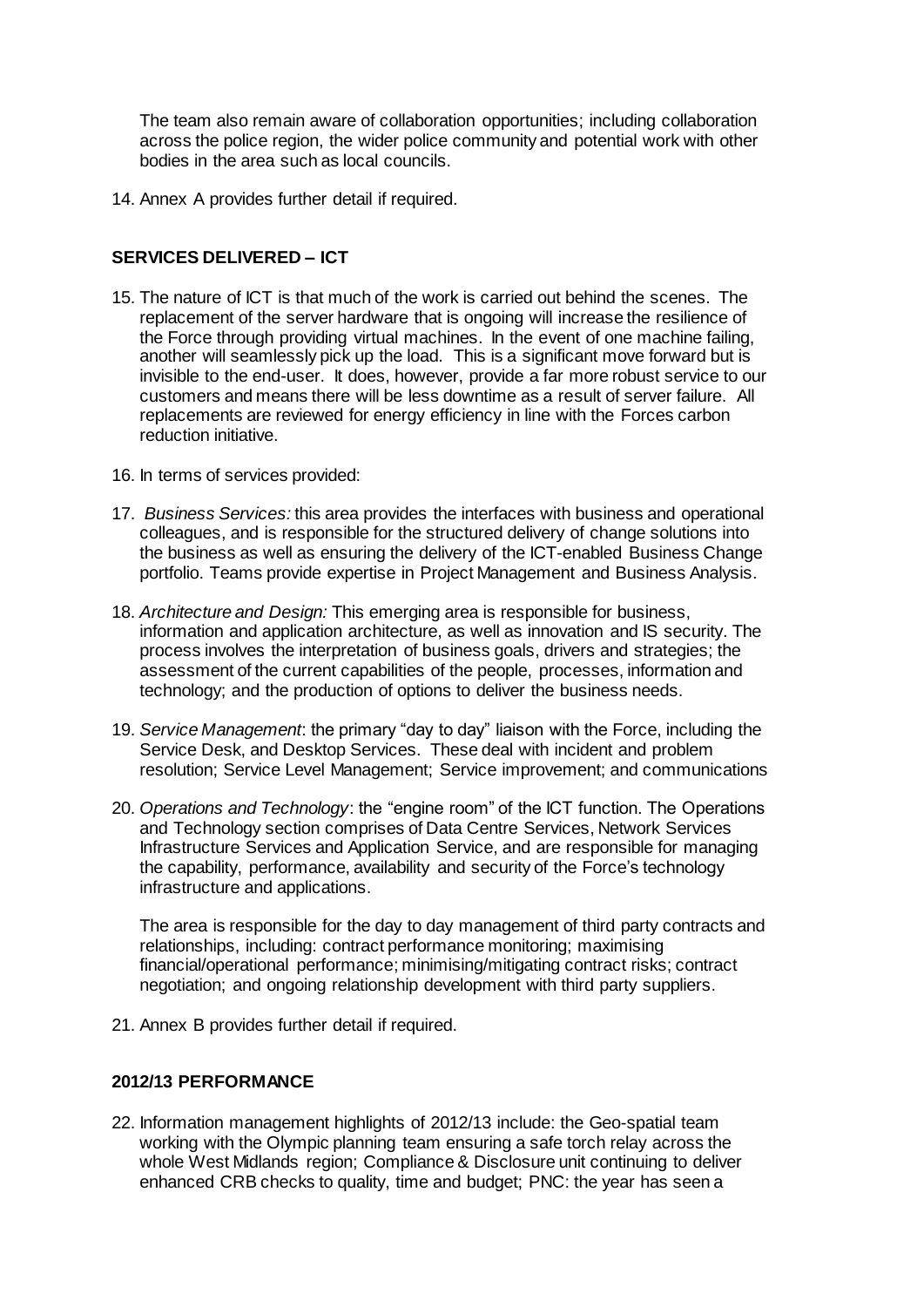reduction in numbers post PBB and an improvement in the percentage of cases resulted on PNC in the necessary timeframes. A new function – printing to email – has been successfully implemented; improving security and reducing paper usage. An electronic audit capability has been introduced giving local supervision the tools to appropriately monitor their colleagues' usage; Records Management provide input on the importance of data quality to the Forces Continuous Professional Development days, and have published a number of data quality articles in the Forces Newsbeat e-magazine; Supplier Management has realised contractual savings both pre-and post-PBB (the Priority Based Budgeting Methodology) of around £1.5m

- 23. In a similar vein, ICT highlights of 2012/13 include: technology services and support for support for the: Olympics and Olympic relay, as well as Operation Pelkin; New builds: such as West Bromwich & CMPG; WiFi implementations at Lloyd House and Tally Ho; conclusion of the Gateway Programme; in line with PBB efficiencies: 50% saving on data network maintenance; 39% reduction on BT voice; and just under 10% saving on cabling contract.
- 24. Key metrics:

*PNC activity*: Total Number of PNC transactions - 6,360,148; Vehicle records updated - 78,000; Case disposals entered - 54,687; Missing person reports administered - 7,300; Microfiche applications - 1,500.

*Data Protection*: Subject Access requests – 1,014

*FoI* (Freedom of information) requests: 1,078 received; 732 responses.

94,794 CRB checks; 12,000 Compliance and disclosure requests.

*Service desk*: 2757 calls received; 2746 closed.

*Average time to close service calls*: under 1 hour.

*Reliability*: Data network 99.98% uptime; Voice network: 99.30% uptime; Around 5 key application systems improved in terms of resilience & business continuity.

25. Specific example (IM) – Records Management:

Operation Nutmeg - a national 12-month programme of work - commissioned to ensure that the national DNA database comprehensively covers all individuals convicted of serious sex offences or homicide.

Up to an estimated 30,000 nominal records converted from card to electronic format (serious sexual and violent offences) from 1950s-1993; resulting in around 2,000 criminal convictions have been/will be retrospectively input onto PNC (serious sexual and violent offences), of which c1,200 individuals highlighted for obtaining DNA retrospectively post conviction.

26. Specific example (IM) – Geo-spatial: Olympics mapping: establish risk mapping for Olympic torch route across region used by Olympic planning team and route operations.

All crime, ASB and criminal outcome data uploaded to POLICE.UK on time and to Home Office specification.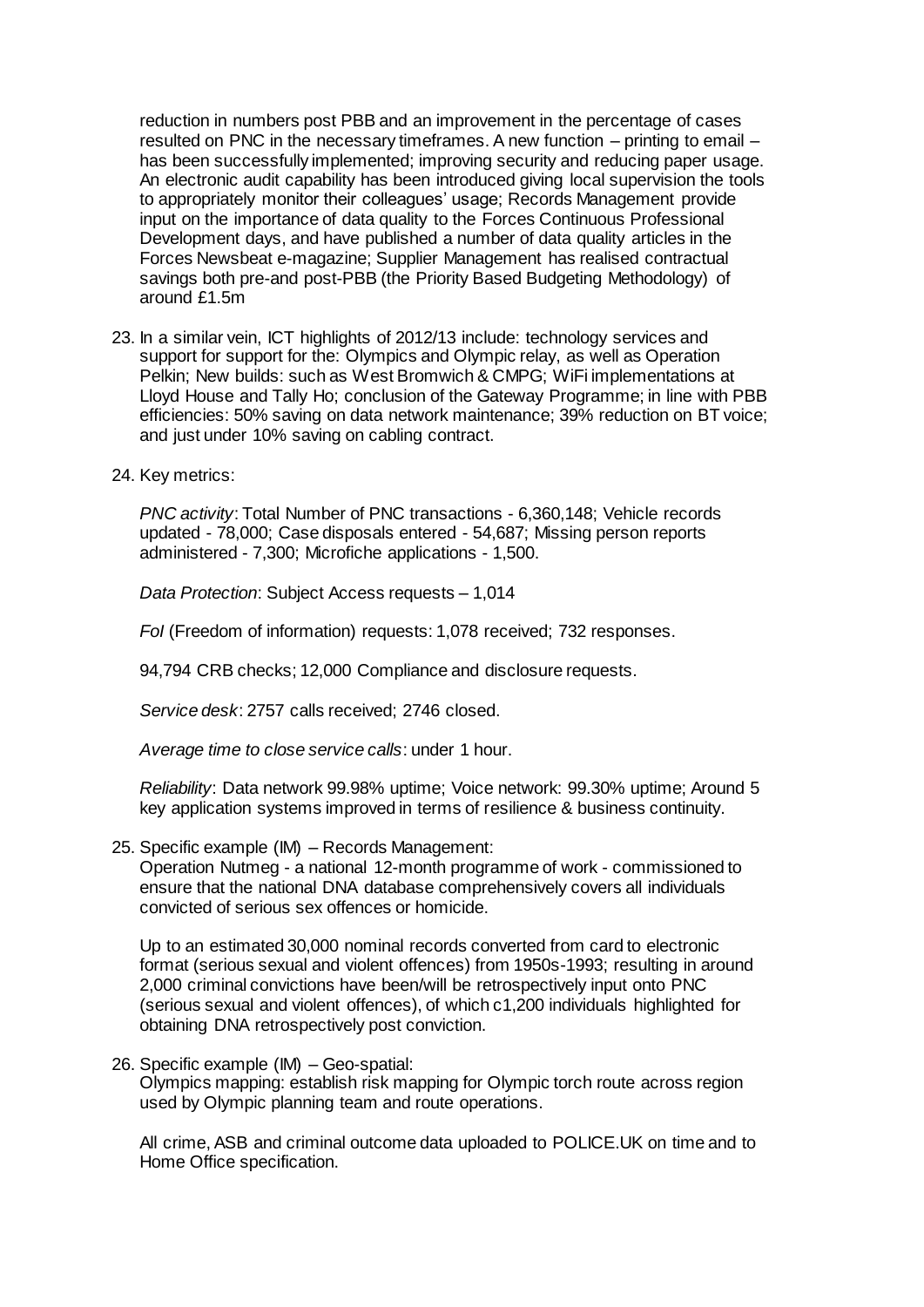Priority Areas project for Police and Partnership working; Community Mapping for LPUs; 2011 census mapping and analysis; Demographic & MOSAIC analysis; Front Desk analysis; Custody suite analysis; Custody staff preferencing; Specials officers and hours; Crime Scene mapping for Major Investigation and Review Team; Uninsured vehicle mapping (Op Piranha); CMPG demand and resource mapping; support for Strategic Assessment; plus approx 200 other small and medium size projects

Implemented Neighbourhood and Sector boundary changes, and mapping in support for Firearms operations.

22,100 requests to update unconfirmed locations created for an incident log and requests for changes to system direct from LPU, Firearms, Alarms and Local Authorities; 97,454 records corrected through targeted audits to identify errors on the system, and improve data quality; 1740 records updated during Boundary Changes, (Walsall, Dudley and Wolverhampton, Sandwell LPU's in last 12 months) ensuring new neighbourhoods allocated correctly during automated ICT process and dealing with all anomalous records.

27. Specific example (ICT) – Airwave:

In excess of 11,000 terminals supported (including 700 in vehicles); over 2,800 terminals issued during year; 195 vehicle installs; 1,180 service calls taken (as part of managed 24/7 airwave service), including 118 vehicle maintenance calls.

In a typical month, the Force makes: 200 emergency calls; around 466K group calls; just under 249K point-to-point calls; 62K internal/external telephone calls; and send 240K status messages, as well as 27m short data messages.

# **2012/13 DELIVERY**

- 28. The agreed 2012/13 ICT portfolio of work was split into four main areas, each of which was delivered through a number of discrete projects. The four areas included:
	- *Upgrades/improvements to existing services:*

Airwave Stop & Search; ICIS (Custody System), including introduction of CPS two-way interfacing (TWIF), postal charging and improvements to safer detention for Central Justice Services; introduction of contact plans and priority areas into the Crimes system; Telephony load balancing in support of 5Ci geographic clusters; Oracle e-business suite (HR & Finance), including selfservice password resets; Corvus improvement, particularly Integrated Offender Management (IOM); InnKeeper. e-DR, SpotLight (Press Office); Disaster Victim Identification; PhotoPhone; web access to legacy custody images; Zanzibar – police national procurement hub link to iProcurement; Finance - business intelligence tool for PBB; Fleet services - electronic stock issue and job card completion; pre-Olympics skills database data quality overhaul and links to GRS; inclusion of Command and Control (Oasis) data in data warehouse (Flints); enhancements to webOASIS and the OASIS Closed Incident Search facility; CycComms System Installation (for TIU); ELVIS (Vehicle Recovery System) upgrade; OASIS upgraded to latest release; BOF2 ANPR and QBOF Upgrades; major upgrade of the Intranet Content Management System; system integration work, including GRS/Corvus link and provisioning e-DH link, enabling staff photographs to be accessed.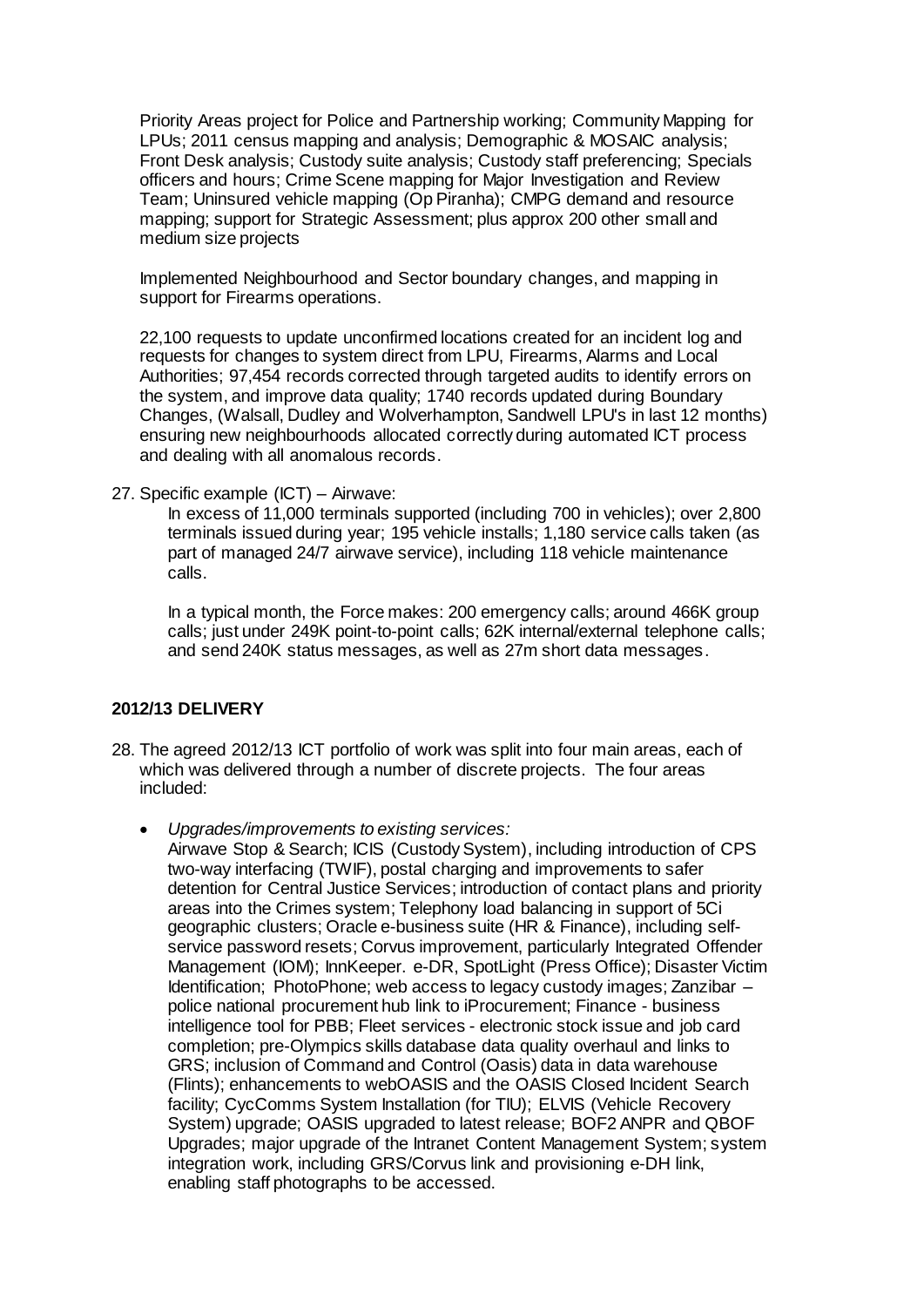- *Replacement of 'End-of-life' technology with newer 'like for like' systems:* Payroll replacement, including ePayslips – cessation of printed payslips for majority of staff.
- *Assessment/Introduction of new technology to meet emerging business needs:* Mobility (feasibility study into flexible connectivity & remote working), including executive email and diary (Good for Enterprise); Microsoft Exploitation (SharePoint developments, partnership working); Firearms Licensing (Staffordshire collaboration).
- *Introduction of technology to improve and future proof core ICT infrastructure:* Improved Resilience and business continuity; various Microsoft programmes – including Exchange (email) remediation and execution exercise, as well as Exchange and Active Directory risk assessment programmes; various telecommunications improvements (switching and caching capabilities); crosssite mirroring of Force shares; automatic secure off-site backup; hardware virtualization; server and storage consolidation; replacement virus and spam email controls; as well as networking instrumentation.
- 29. The technology refresh, particularly during the last year, is not an immediately visible improvement but it will enable us to roll out Windows 7 over the next year and provide the Force with the basis for agile working, removing the need for an individual to be tied to a particular desk.
- 30. Our data and voice network has always been robust, however has suffered from some issues of resilience which have been mitigated by the use of load balancing technologies, ensuring the network is not overburdened in one area.

## **MICROSOFT INVESTMENT**

- 31. In December 2011, the then Police Authority approved funding to invest in a 3 year Enterprise Subscription Agreement (EA) with Microsoft. This EA gave WMP access to the latest releases of Microsoft's core technology, including workstation operating systems (such as Windows 7 and Windows 8), productivity tools such as Office 2010, SharePoint 2010, and infrastructure products such as databases (SQL Server), Exchange 2010 (Email) and a host of other ICT based service tools. In simple terms it provides an end to end technology provision.
- 32. Investment in the Microsoft EA is only of benefit if the organisation makes as much use of the capabilities as possible. As a result the current and future ICT portfolios of work provide solutions that rely heavily on this investment, and are key to the delivery of new capabilities enabling us to 'get the most out of' existing investments.
- 33. Some key examples from the year include:

#### *PCC "Website":*

Based on the SharePoint 2010 records management capability, a modern way of securely managing, storing, tracking and searching information and documentation. Replacing traditional corporate file shares, provide managed access to documents, allowing the office of the PCC an intuitive way of responding and collaborating with partners. An early adopter of the Enterprise Content Management (ECM) initiative.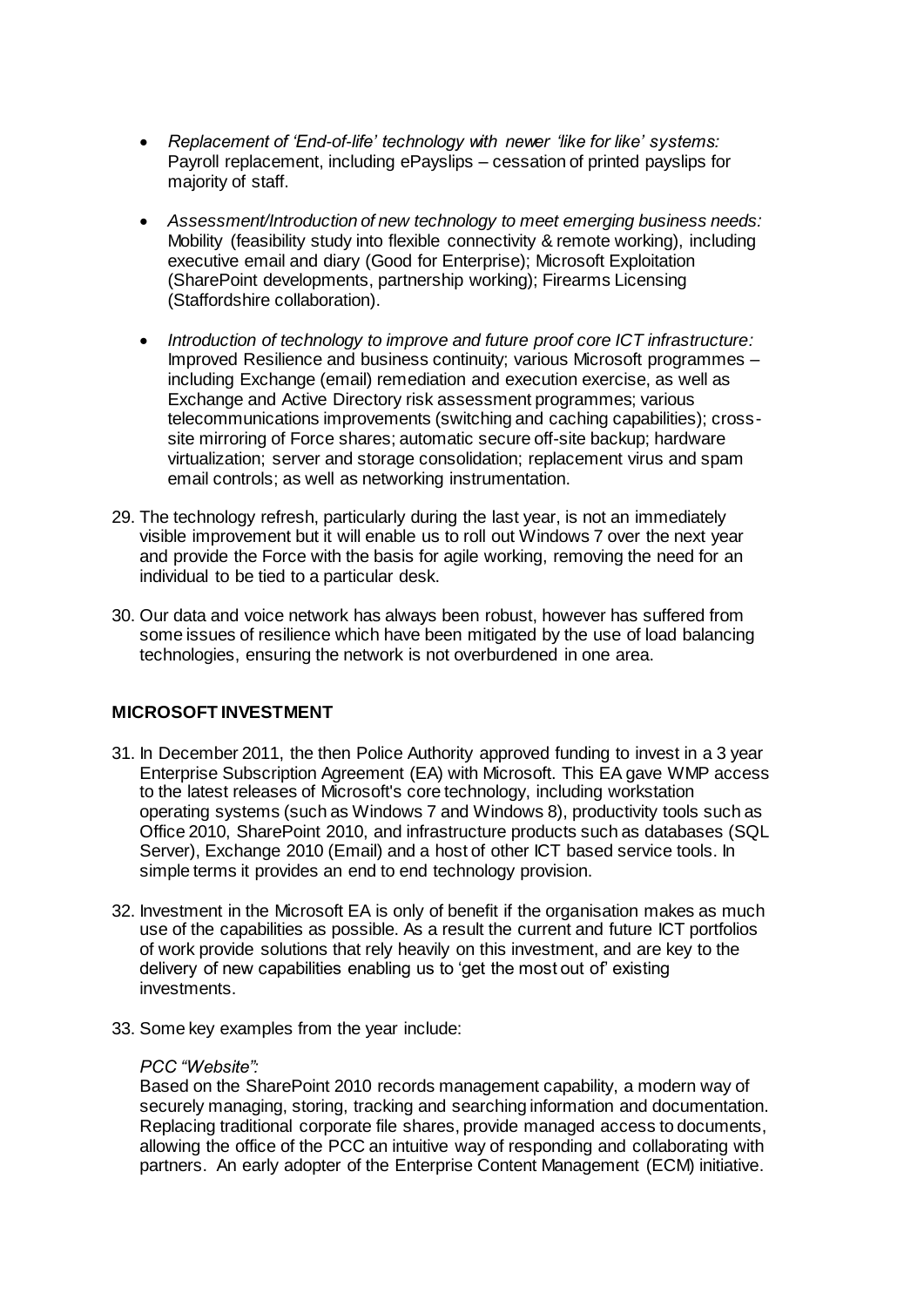*The system went live in November 2012.*

#### *Staff Portal:*

Staff self-service capability in support of the centralised Shared service function. *This application went live in April 2013.*

### *Force Events Calendar:*

A functionally rich application that (subject to permission) allows any member of the Force to view and add content to the calendar.

- provides a complete and accurate record of all potentially significant events that impacts Force operations;
- provides decision makers with a single point to access information to make informed decisions regarding the management of events;
- improves service delivery and efficiency by enabling effective allocation of Force resources;

• provides a corporate memory of events and their management.

*The system went live in December 2012.*

#### *Appointments System:*

A replacement for stand-alone LPU-based versions that enable Force Contact to efficiently and effectively managing appointments made with members of the public on a Force-wide basis

The system allows load sharing between Contact Centres, a major shortcoming of the previous system. The new system is also integrated with the Command and Control system, and removing the need to re-key information. *This application has been live since October 2012.*

#### *Command Team Correspondence System*

Replacing a bureaucratic, manual paper based system for correspondence recording and tracking. Documents are securely recorded, indexed and stored electronically. Tasking to develop further enquiries is driven through intelligent workflow and is fully integrated with the Force email system.

The intent is to use this as a basis for correspondence management across the Force.

*The system went live in November 2012.*

- 34. It is also worth remembering a key driver for the EA procurement was the implementation of Microsoft Exchange – the replacement of the Forces previous email solution, then based on an outdated non-Microsoft platform. The EA was deemed the most cost-effective and future-proof way to procure this capability, and also access a number of additional technologies as a "bundle" which may provide additional benefit to the Force.
- 35. Within the ICT function, the innovative use of a number of products have also been displaced using the Microsoft technologies, reducing Force licence speed and simplifying operational complexity (covered in *Introduction of technology to improve and future proof core ICT infrastructure* above).
- 36. A final, benefit not part of the business case was the facility for any WMP employee to buy a Home User license for Office 2010 Professional at a reduced rate. This has proven highly popular with staff.
- 37. Annex B provides further detail if required.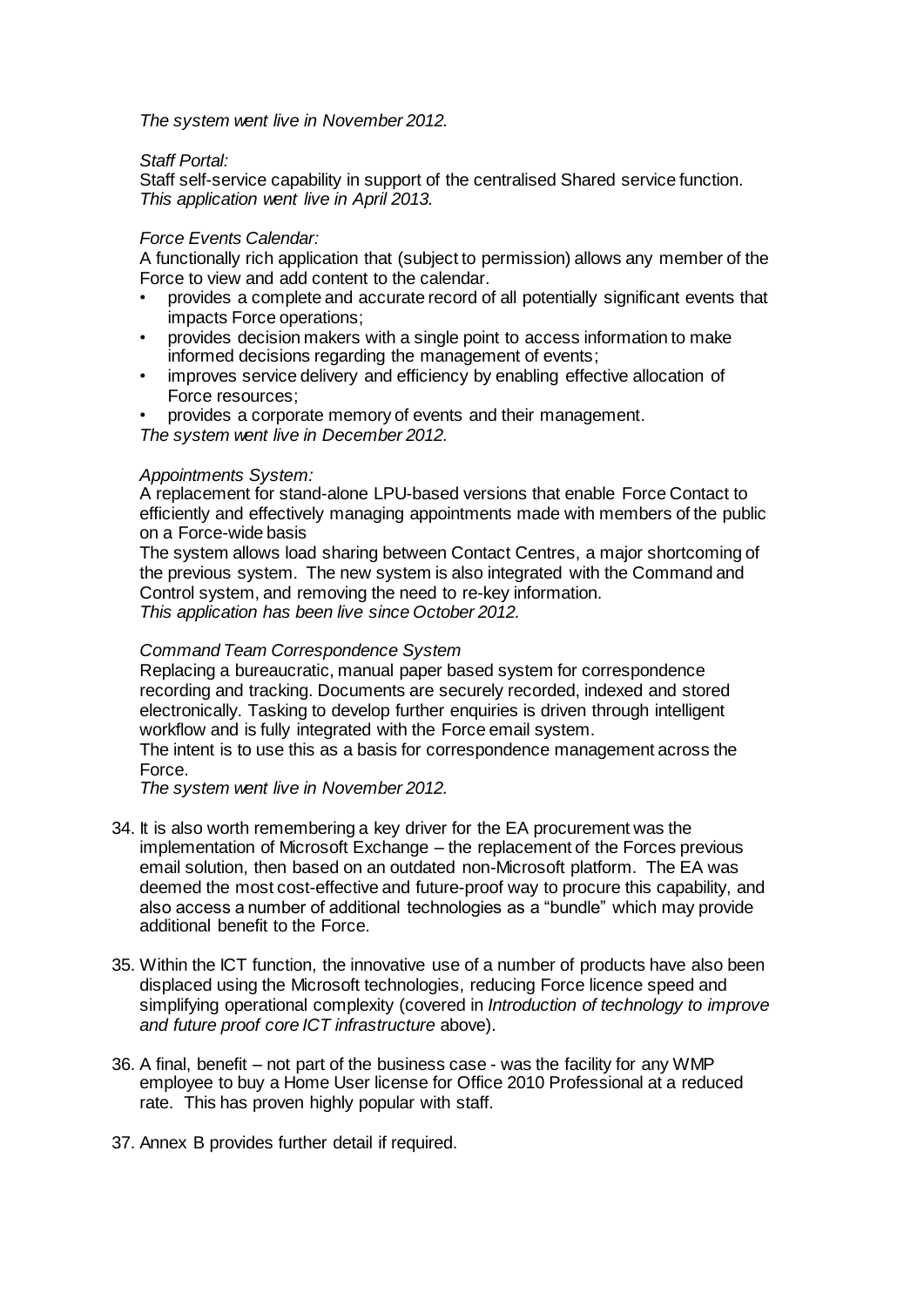# **IS STRATEGY AND STRATEGIC PLANNING PROCESS**

- 38. The IS Strategy, first approved by the then Police Authority and published in December 2011, is currently in revision to fully align with the recently issued Police & Crime plan. This is anticipated to be a relatively light touch, as the overall objective and mission of the Force remains the same.
- 39. The strategy will continue to endorse maximising the use of our information assets and establish a common framework for the cost effective deployment of information and ICT that enables digitised policing and a underpins an agile, rapid and responsive police force.
- 40. Information Services aim to deliver ICT-enabled and information-driven business change. To do this is it important that we have a clear understanding of the West Midlands Police vision and Police and Crime Plan, to ensure our technology is planned and implemented in line with the key strategic objectives.
- 41. In line with these objectives, and as part of a Force-wide engagement, The IS Senior Leadership Team undertake an annual planning cycle, engaging with senior leaders across the Force, as well as other key stakeholders, business owners and partners to understand and (if possible) define the business appetite and need for technology over the next 1-4 four years.
- 42. The planning cycle is in-part governed by the recently established ICT Steering Group, which is a business led cross-representative body that endorses the proposed technologies. This in turn is presented the Organisational Change Review Board for approval.
- 43. It is essential we do not overlook the potential to exploit our existing technology and we are always looking for new and innovative opportunities to enhance and expand the use of our incumbent IT, leveraging all we can from our existing assets.
- 44. We also have to take into account the demands generated from planned and unplanned change within the Force to balance the organisational demand with defined capability and capacity.
- 45. Customer engagement is a core aspect of the service we provide and forms part of our wider Service Improvement Programme (SIP).
- 46. In short, we continue to move from a position of simply "keeping the lights on" through to delivering a business transformation fully utilising information- and ICTenabled services.

## **CURRENT AND FUTURE YEAR ACTIVITY**

- 47. As is the case with the IS Strategy, the annual delivery plans for the current year are also in preparation, however it is expected will contain (subject to confirmation):
	- a significant uplift in our use of information and data quality;
	- ICT-enabling key strategic change initiatives, including 5Ci (Contact Centres); Shared Services/Business Support; Estates Move; Custody/Criminal Justice; and Digital Interview Recording (DIR);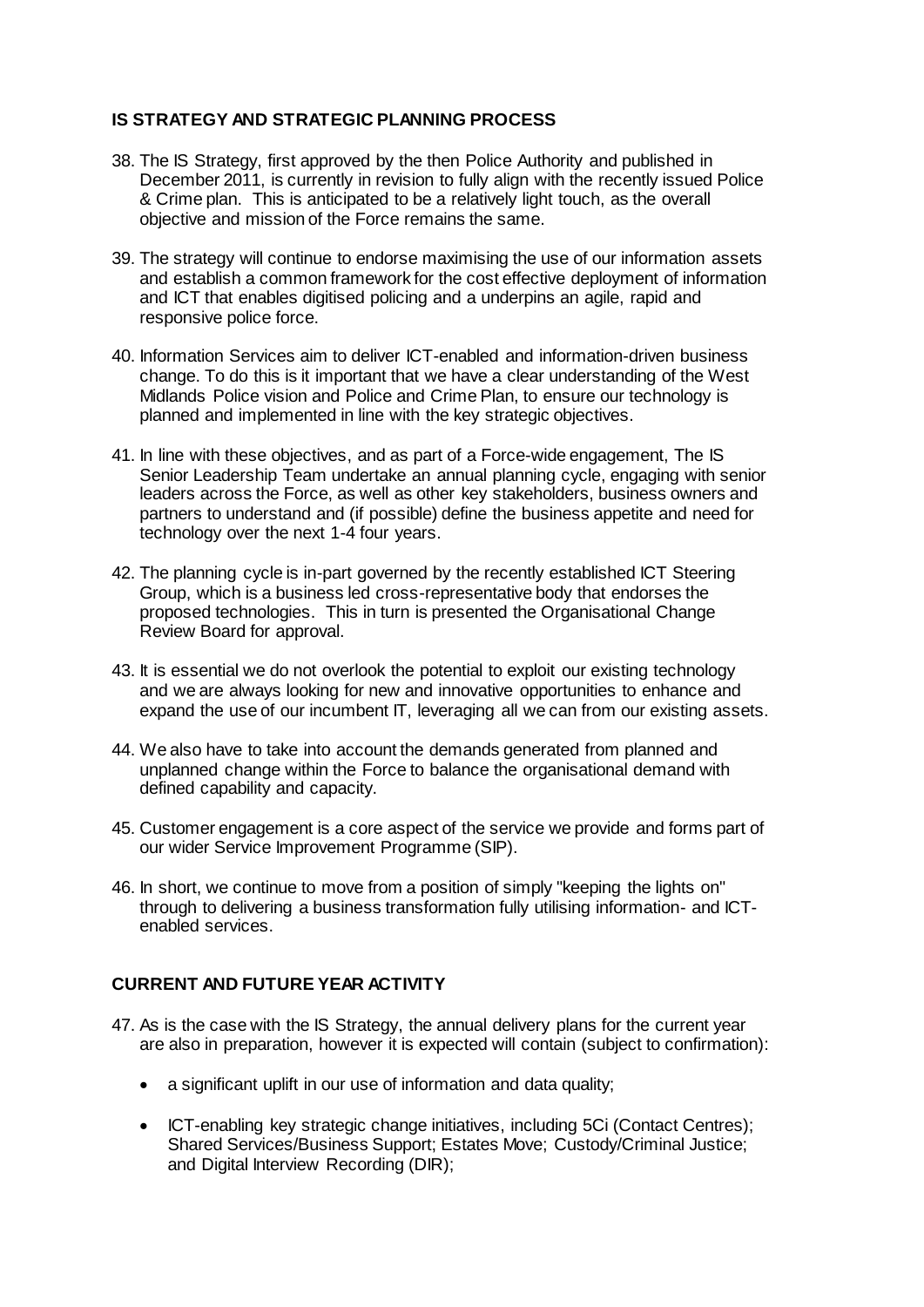- the design and implementation of a modern corporate geo-spatial solution, moving away from individual geo-spatial databases for each separate system. This will bring a step change in the Force's ability to utilise the valuable data it holds as well as data available from external sources such as local councils' and Census data;
- In line with the HMG (Her Majesties Government) transparency agenda: embedding a culture of openness within the Force (balanced with appropriate security protection);
- a significant review of our Security and Accreditation processes;
- targeted digitisation of key paper-based information, as well as centralised management and control of off-site storage;
- further cost-efficiencies and value in our cost to serve. In particular, embedding robust, effective contract management principles in our contract performance and supplier management;
- Relocating the primary Data Centre from its current location in line with the Estates Strategy; and
- delivering further benefits from the Microsoft investment.
- 48. Operationally, we will improve our internal processes through a continuous service improvement regime. This will improve the service we provide to our customers by developing and agreeing achievable SLAs (Service Level Agreements) for our major services. We will continue managing our contracts and budgets to ensure we get value for money and get the service we pay for and the service we need. We will work with estates to ensure all the moves and changes anticipated over the coming years are properly managed to cause minimal disruption to our user community.
- 49. In supporting the business, and operational, driven initiatives above, ICT will continue to develop key technologies such as Windows 7, Resilience, Mobility, and IP Telephony as well as the corporate projects that all require extensive ICT involvement such as 5Ci (Contact Centres), NWoW (New Ways of Working), Shared Services (self-service), SharePoint Development (document and data sharing) and the Data Centre Relocation.
- 50. We will further develop existing systems where it is appropriate to do so, and work with the users to develop specifications for replacement systems where needed through the provision of a Technical Design Authority. This will include further exploitation of the Microsoft Enterprise Agreement to provide a remote diagnostic capability, video conferencing, and voice mail to the desk which will all improve the ability to work agilely.
- 51. During this period, we will continue to support day to day operations through fixing things when they break, providing preventative maintenance through patching, providing advice and guidance to the Force on ICT issues, upgrading services and systems as required and providing the necessary standby arrangements for our key critical systems.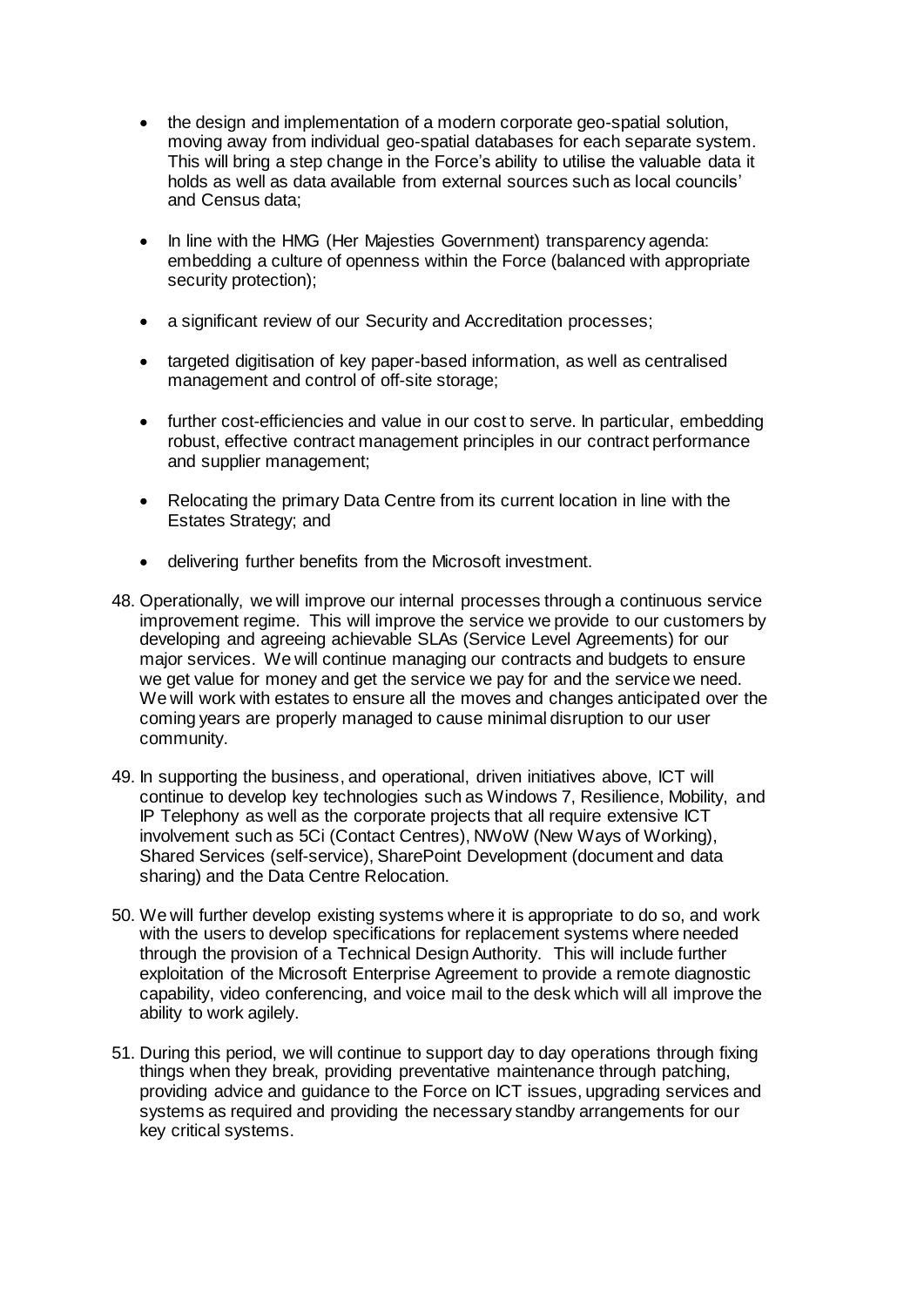- 52. Building on the transitional reorganisation driven by PBB, IS is now in a good position to meet those demands. Despite a reduction in senior managers, a relentless upskilling and continuous improvement of our leadership capability, better balances the department, yet provides more capacity to meet the ever increasing demands.
- 53. The team are currently working on a "what will good look like" success criteria, against which we will measure our performance.

# **COLLABORATION - FORCES**

- 54. Like the Force, the department has a history of cross-border collaboration, particularly with Staffordshire. As such, ICT in particular has been a key underpinning theme in terms of operational collaboration, as well as the regional CMPG.
- 55. Following the recent Staffordshire announcement, the department is assessing the implications of a likely reduction in collaboration opportunities and activities.
- 56. Both Forces have effectively maintained their independent ICT capability. The vast majority of activity has been in knowledge sharing and occasional "mutual aid", whereby staff are loaned or briefly seconded between Forces.
- 57. There are a limited number of ICT-based services we offer to each other the majority of which are expected to remain as part of the established collaboration activity. An example of this is "Firearms licensing".
- 58. Outside of this, and on behalf of West Midland Police, IS offer a small number of "managed" services to other Forces (especially Warwickshire), particularly in terms of payroll and intelligence.

## **COLLABORATION - PARTNERS**

- 59. Traditionally, the Force has had an understandable risk averse attitude to colocation and data sharing. In recent years, due to a number of factors, it is increasingly recognised that information sharing is an essential element of effective partnership working.
- 60. IS has undertaken a number of "controlled experiments" in this regard: the most visible being the co-location with a Local Authority (Solihull Council) in the North Solihull (Chelmsley Wood) "Bluebell" centre. This was the first occasion secure access was provided to limited information, allowing the local neighbourhood team to be located amongst other partners.
- 61. Learning from this approach, IS now has a "template" that could be implemented, should the Force choose to engage in other similar ventures.

## **COLLABORATION - NATIONALLY**

62. In addition, a number of IS staff sit on regional advisory/working groups, the CIO is actively engaged in a number of national initiatives. These include: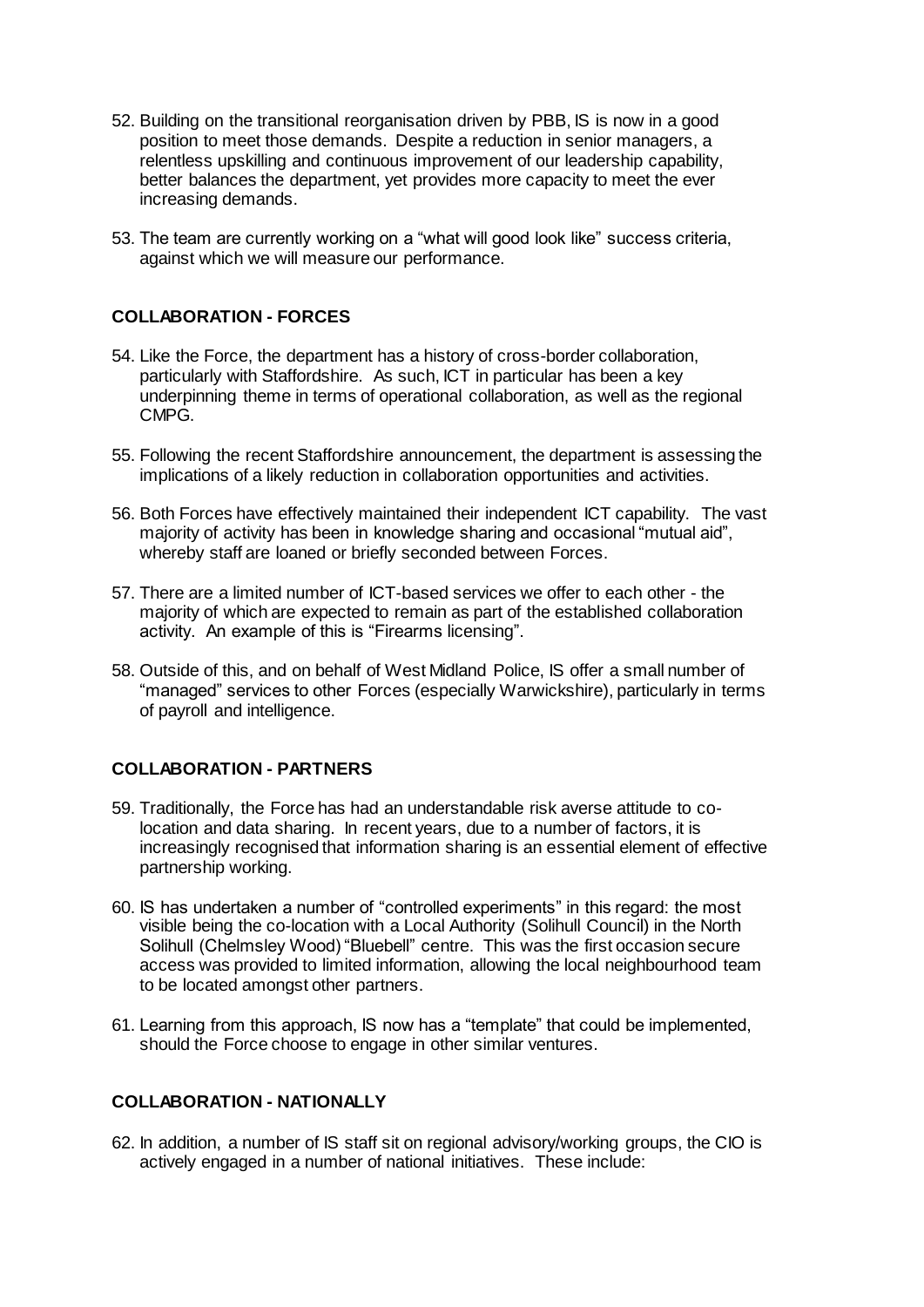#### *Information Management Business Area (IMBA):*

ACPO IMBA ensures the use of information, communications and technology is used within policing in an efficient and effective way and that it makes the best possible contribution to achieving policing objectives. The portfolios in the business area include: Communications; Data Protection and Freedom of Information; Geographical Information System (GIS); Service Management; Information Assurance; Police National Computer (PNC); Recording and Disclosure of Convictions; IMPACT/ PND national user group. CIO sits on IMBA.

#### *Operational Requirements Board (ORB):*

With the changing Information and ICT landscape in policing, new governance arrangements are emerging to ensure we get the best out of our current and future investments. The ORB has replaced the previous ISIS programme, with the aim of ensuring national operational and business capabilities are defined. CIO sits on ORB.

#### *Police CIO Council (PCIOC):*

A sister body to ORB. The CIO Chairs the PCIOC, that can review requirements from an information and technical architecture perspective, to ensure we optimise the value for money in terms of any solutions proposed, as well as maximising our investment in existing services – particularly around the information and data sets.

#### *Government CIO Council:*

CIO represents the police service view on this forum, which encompasses the Senior Information and ICT Leads of Central Government Departments, as well as Local Authority and other public sector representatives.

#### *IT Leaders in Police - Innovation Forum:*

This national level event was hosted by Microsoft and chaired by the CIO at the end of January. Invitations were sent to all the senior ICT Heads in British Policing, resulting in a very good attendance. The aim was very much targeted at maximising the investment at a police service level that each Force has made with Microsoft.

## *Police ICT Company (PICTCo):*

CIO has been engaged in some of the shaping/thinking – however the service entity is still in the forming stage, with little detail emerging.

## **COLLABORATION – IIP (INNOVATION & INTEGRATION PARTNER)**

- 63. Over the past few months, the Technology Task Force reporting to the Chief Constable, have been assessing options – particularly in regard as to how the Force can modernise to deliver better policing services and the role of technology, which will be pivotal to our future success.
- 64. The recommendations focus on the development of an "Innovation and Integration Partner" (IIP) who will work with the Force to deliver and where appropriate, manage some aspects of change.
- 65. The CIO has been actively involved in these discussions, and fully believes this approach will offer the opportunity for us to work in a complementary way with organisations that bring to the table, new ideas, innovation and the experience and expertise of how to deliver change.